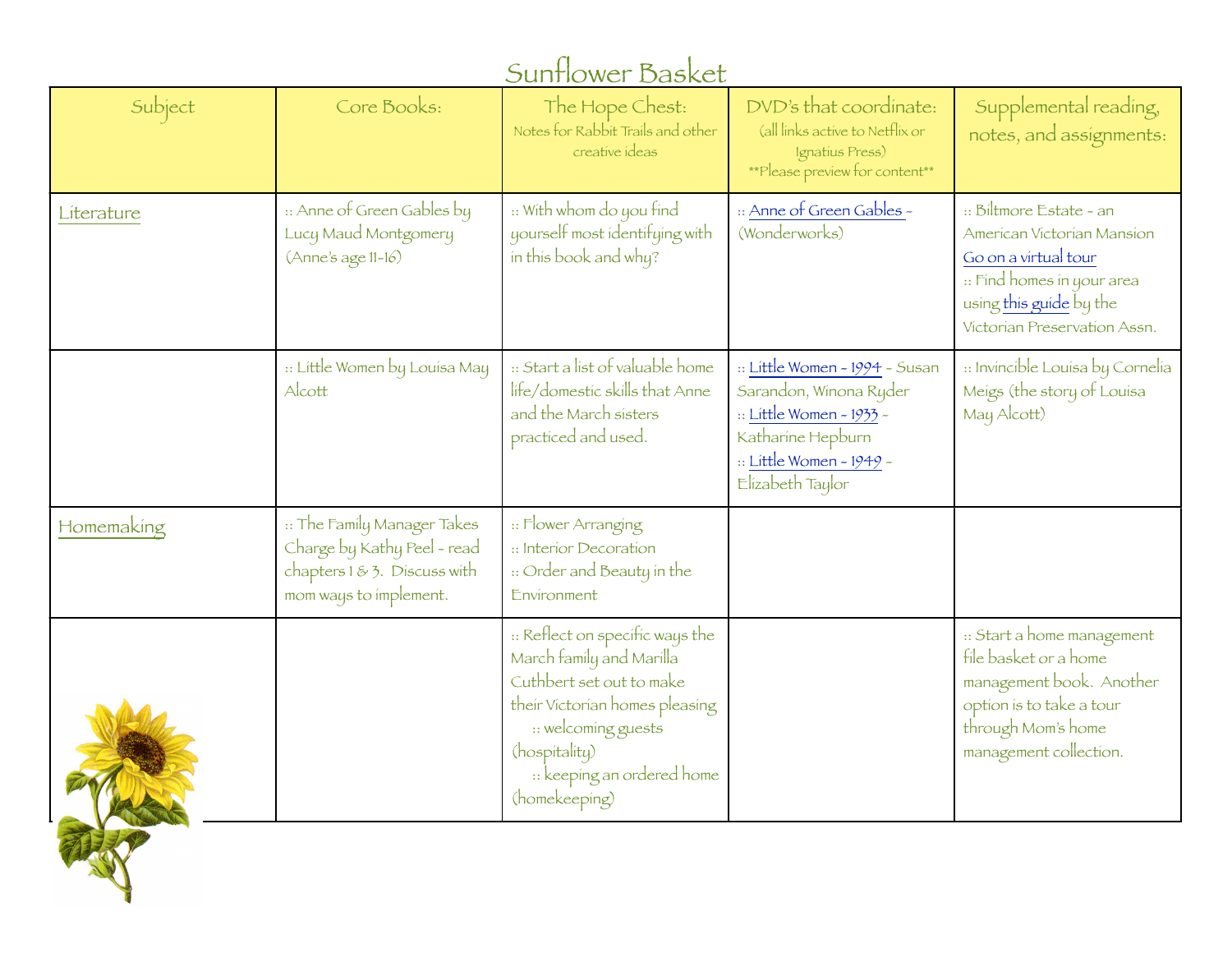## Sunflower Basket

| Subject | Core Books:                                                                                                                                                                                                                                  | The Hope Chest:<br>Notes for Rabbit Trails and other<br>creative ideas                                                                                                         | DVD's that coordinate:<br>(all links active to Netflix or<br>Ignatius Press)<br>**Please preview for content** | Supplemental reading,<br>notes, and assignments: |
|---------|----------------------------------------------------------------------------------------------------------------------------------------------------------------------------------------------------------------------------------------------|--------------------------------------------------------------------------------------------------------------------------------------------------------------------------------|----------------------------------------------------------------------------------------------------------------|--------------------------------------------------|
| History | :: Victoria: May Blossom of<br>Britannia by Anna Kirwan                                                                                                                                                                                      |                                                                                                                                                                                | :: Life in Victorian Times<br>:: Victoria and Albert                                                           | :: Victorian Board Games by<br>Olivia Bristol    |
|         | :: In the Days of Queen<br>Víctoría by Eva March Tappan                                                                                                                                                                                      | :: Write a biography of Queen<br>Victoria for Book of Centuries                                                                                                                |                                                                                                                |                                                  |
|         | :: Victoria - Queen of England<br>** available here as a back<br>issue of Calliope history<br>magazine - teacher's guide!                                                                                                                    | :: Timeline work - add major<br>events on timeline - Victorian<br>Períod, Queen Víctoría, etc.                                                                                 | :: Queen Victoria's Empire<br>:: Great Queens of England:<br>Queen Victoria                                    | :: Victorian Fashions coloring<br>book (Dover)   |
|         | :: Not So Little Woman~<br>Louisa May Alcott<br>** available here as a back<br>issue of Cobblestone history<br>magazine<br>:: Louisa May Alcott<br>** available here as a back<br>issue of Cobblestone history<br>magazine - teacher's guide | :: Write a biography of Louisa<br>May Alcott for your Book of<br>Centuries including important<br>events and famous<br>friendships from her life in<br>your Book of Centuries. |                                                                                                                |                                                  |
|         | :: US and Canada<br>** available here as a back<br>issue of Cobblestone history<br>magazine - teacher's guide                                                                                                                                | :: Mapwork - Illustrate and<br>label a map of Canada. Pay<br>special attention to Prince<br>Edward Island.                                                                     |                                                                                                                |                                                  |
| Faith   | Simplifying Your Domestic<br>Church ebook by Abby<br>Sasscer                                                                                                                                                                                 | Print the journal pages for the<br>first chapter and begin your<br>own notebook. Pray and<br>journal on detachment.                                                            |                                                                                                                |                                                  |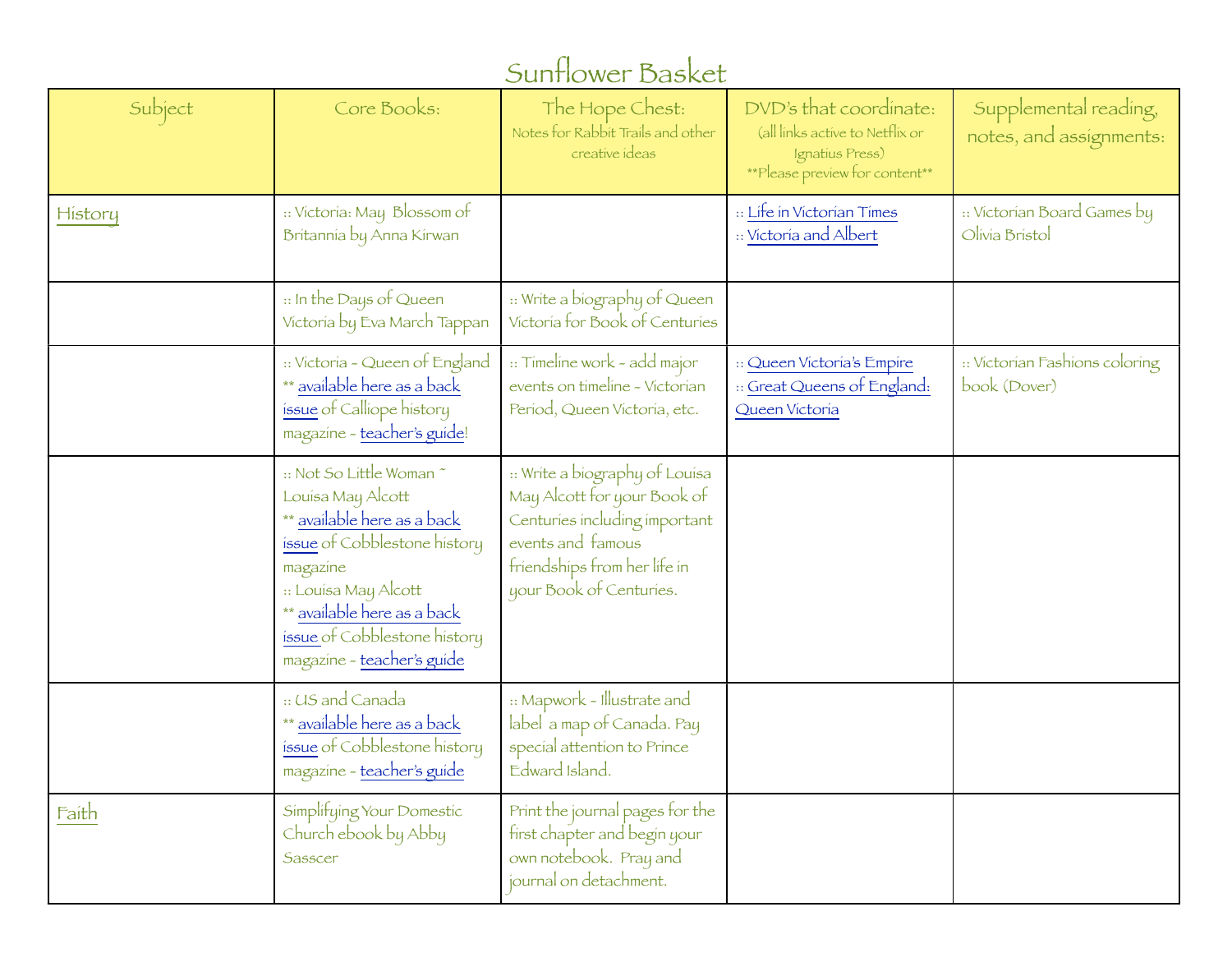| Sunflower Basket                                                |                                                                                                                                                                         |                                                                                                                                                                                                |                                                                                                                |                                                                    |
|-----------------------------------------------------------------|-------------------------------------------------------------------------------------------------------------------------------------------------------------------------|------------------------------------------------------------------------------------------------------------------------------------------------------------------------------------------------|----------------------------------------------------------------------------------------------------------------|--------------------------------------------------------------------|
| Subject                                                         | Core Books:                                                                                                                                                             | The Hope Chest:<br>Notes for Rabbit Trails and other<br>creative ideas                                                                                                                         | DVD's that coordinate:<br>(all links active to Netflix or<br>Ignatius Press)<br>**Please preview for content** | Supplemental reading,<br>notes, and assignments:                   |
| Faith                                                           | :: St. Therese and the Roses<br>by Helen Walker Homan                                                                                                                   | :: Write a biography of St.<br>Therese for your Book of<br>Centuries                                                                                                                           | $\therefore$ Therese<br>:: Therese: Living on Love                                                             | :: Little Flowers Virtues and<br>Verses CD - Wreath One -<br>Faith |
|                                                                 | :: The Catholic Girls Guide by<br>Father Lasance - Sunflower -<br>Faith - St. Catherine of Siena                                                                        | :: Narrate this after reading -<br>or read aloud together.<br>:: Discuss together.<br>:: Why do you think Father<br>Lasance chose the Sunflower<br>to represent the virtue of<br>Faith?        | :: Catherine of Siena -<br>Reforms from a Mystic                                                               |                                                                    |
|                                                                 | :: St. Catherine of Siena by<br>F.A. Forbes (TAN)                                                                                                                       | :: Write a short biography of<br>St. Catherine of Siena for<br>your Book of Centuries - in<br>what ways does she embody<br>the Theological Virtue of Faith<br>- give examples.                 |                                                                                                                | :: Illustrate with a Sunflower.                                    |
| Faith Alone or Faith Plus<br>Works?                             | :: Bible - Ignatius RSV<br>$::$ James 2:24<br>$\therefore$ James 2:26<br>$\cdot$ : Galatians 5:6<br>:: I Corinthians 13:2<br>$::$ John 14:15<br>$::$ Matthew $19:16-17$ | :: Read and discuss these<br>Bible verses and catechism<br>references informally.<br>:: How would you respond if<br>someone challenged your<br>belief in Faith, especially faith<br>vs. works? | :: Apostolic Fathers - Handing<br>on the Faith by Stephen Ray                                                  |                                                                    |
| Apologetics <sup>*</sup><br>Catechism of the Catholic<br>Church | :: Article I: I Believe - The<br>Obedience of Faith<br>$(H144 - 148)$<br>:: Theological Virtue of Faith<br>$(#1814 - 1816)$                                             | :: Read and discuss these<br>Catechism references.                                                                                                                                             | :: Paul - Contending for the<br>Faith by Stephen Ray                                                           |                                                                    |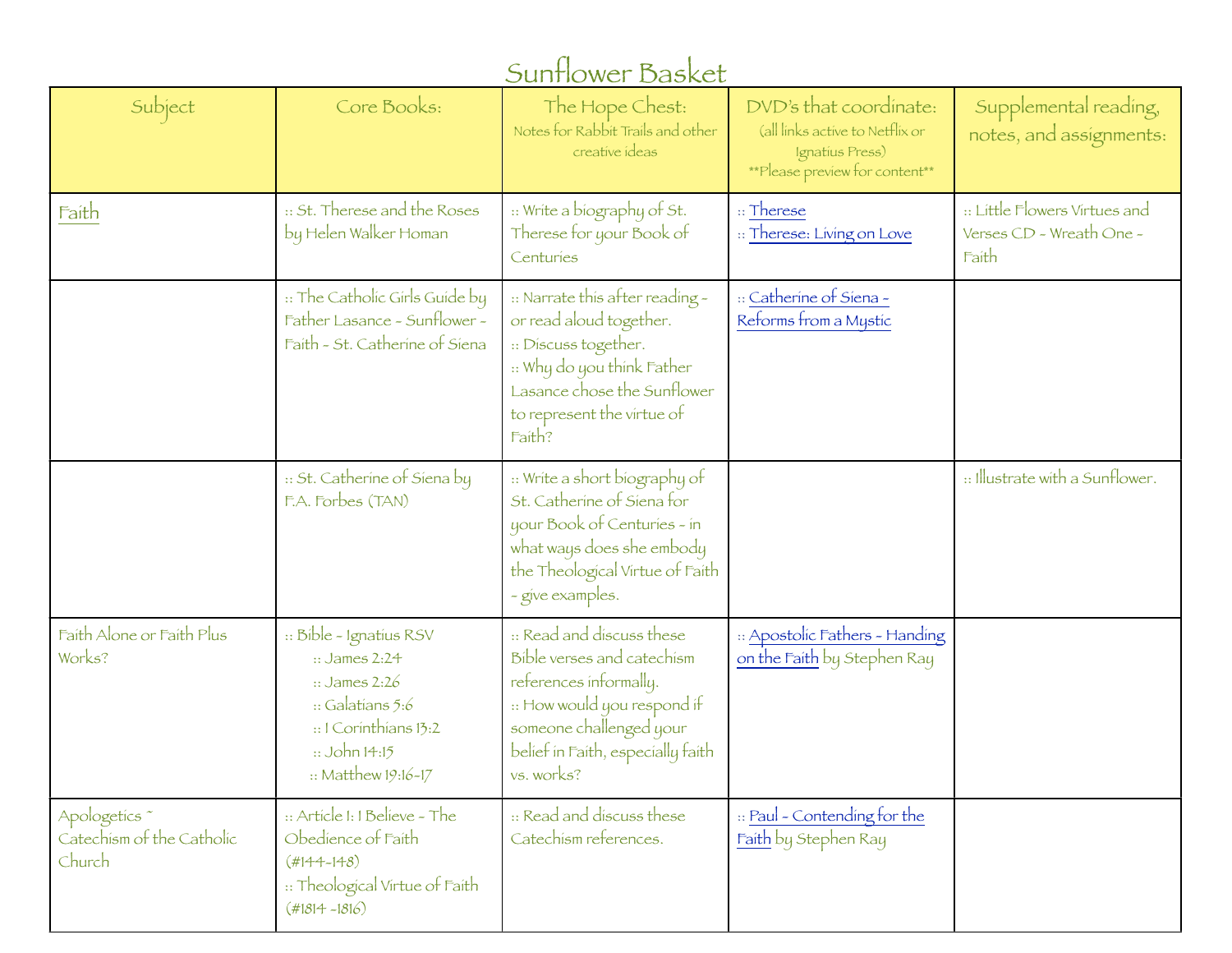## Sunflower Basket

| Subject                  | Core Books:                                                                              | The Hope Chest:<br>Notes for Rabbit Trails and other<br>creative ideas                                                                                                                                                                                                       | DVD's that coordinate:<br>(all links active to Netflix or<br>Ignatius Press)<br>**Please preview for content** | Supplemental reading,<br>notes, and assignments:                                                                 |
|--------------------------|------------------------------------------------------------------------------------------|------------------------------------------------------------------------------------------------------------------------------------------------------------------------------------------------------------------------------------------------------------------------------|----------------------------------------------------------------------------------------------------------------|------------------------------------------------------------------------------------------------------------------|
| Natural History - Botany | :: The Country Diary of an<br>Edwardian Lady - to<br>appropriate month                   | :: Begin work on your own<br>Country Diary in the style of<br>Edith Holdenuse inspiration<br>from seasonal nature walks                                                                                                                                                      | :: The Country Diary of An<br>Edwardian Lady                                                                   | :: Learn to Draw Nature in the<br>style of The Edwardian Lady<br>(ArtTricks)                                     |
|                          | :: Edwardian Lady: The Life<br>of Edith Holden by Ina Taylor<br>- read biography         | :: Written narration of Edith<br>Holden for your Book of<br>Centuries                                                                                                                                                                                                        | :: Watercolor Journaling DVD                                                                                   |                                                                                                                  |
|                          | :: Botany in a Day by Thomas<br>Elpel<br>:: Finish all of part I ~ p.<br>$1 - 36$        | :: Identify as many specimens<br>from your nature walks and<br>illustrate in the style of Edith<br>Holden                                                                                                                                                                    |                                                                                                                | :: Illustration of a Sunflower in<br>nature sketchbook labeling all<br>parts of a flower. Include<br>Latin name. |
|                          | :: Amateur Naturalist - read<br>:: On Becoming a Naturalist<br>$(p. 9-23)$               | Short written narrations for<br>Book of Centuries on the<br>following:<br>: Historia animalium -<br>Aristotle<br>:: Historia naturalis - Pliny the<br>Elder<br>:: Systema Naturae - Carl von<br>Linne'<br>:: Charles Darwin<br>:: Jean Henri Fabre<br>:: Henry David Thoreau | :: Walden: Ballad of Thoreau                                                                                   | :: Re-stock your naturalist<br>bag                                                                               |
|                          | :: Countryside Rambles by<br>William Furneaux - read Part II<br>- Summer $(p. 55 - 100)$ | :: Nature Walk - Rambles<br>Plan to seek out as many of<br>the rambles as described in<br>the book.                                                                                                                                                                          |                                                                                                                |                                                                                                                  |